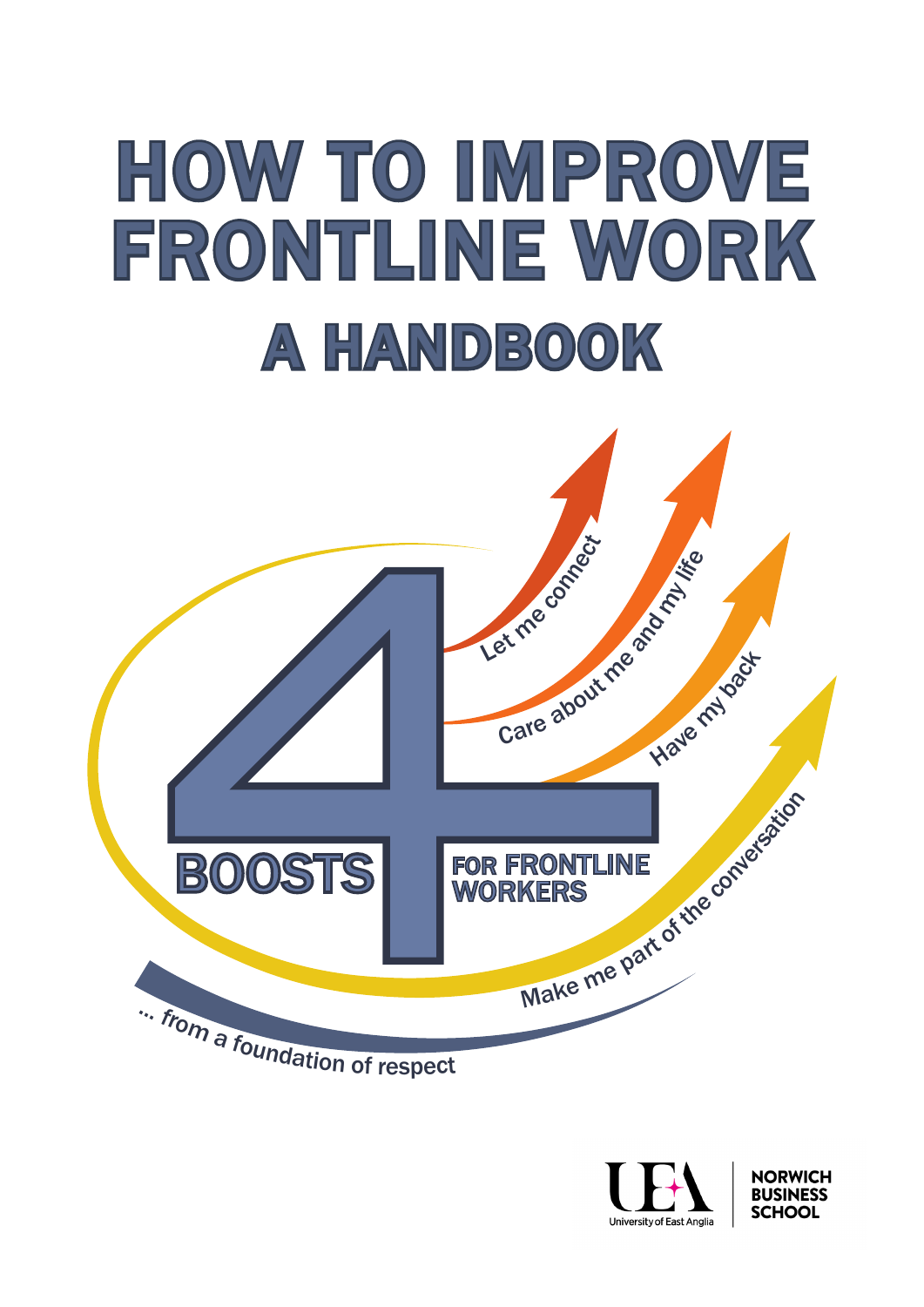# WELCOME TO OUR HANDBOOK ON 'HOW TO IMPROVE FRONTLINE WORK'

Everyone can have a good experience of work whatever their job.

Jobs are not just about the work people do but the way their work is organised, managed and supported.

At the Good Jobs Project, we asked frontline workers and their managers how employers and colleagues could improve frontline work.

This handbook summarises their answers and draws on a wider set of evidence to show how paying attention to job quality can impact on wellbeing, job satisfaction, attracting and keeping staff, reducing absence, improving performance and encouraging innovation.

Working to boost the quality of frontline work can be a 'win-win'. Each page offers practical steps already used successfully by businesses.

Your questions answered...

What research is this based on?

The 4 Boosts emerged as themes from interviews with employers and workers in Norwich in 2021 for the Good Jobs Project. The practical steps come from good practice examples in this and other research carried out by the same team. The 'win-win' statements summarise the findings of relevant scientific research identified by our team. Full references can be found on the PrOPEL Hub (link below).

#### There is a lot to do here - how do I get started?

If in doubt, start small. Listening to what workers are experiencing is always a good place to start, but be prepared to take at least one visible action on what you hear.

I am doing all this already - what can I do next?

Great! Find more details of cutting edge people and productivity research on the PrOPEL Hub website (link below).

One tip though: one area where most businesses are least active is 'making the workers part of the conversation'. Even fabulous businesses can usually do more to involve their staff and boost job quality.

See [www.propelhub.org](http://www.propelhub.org) for more details...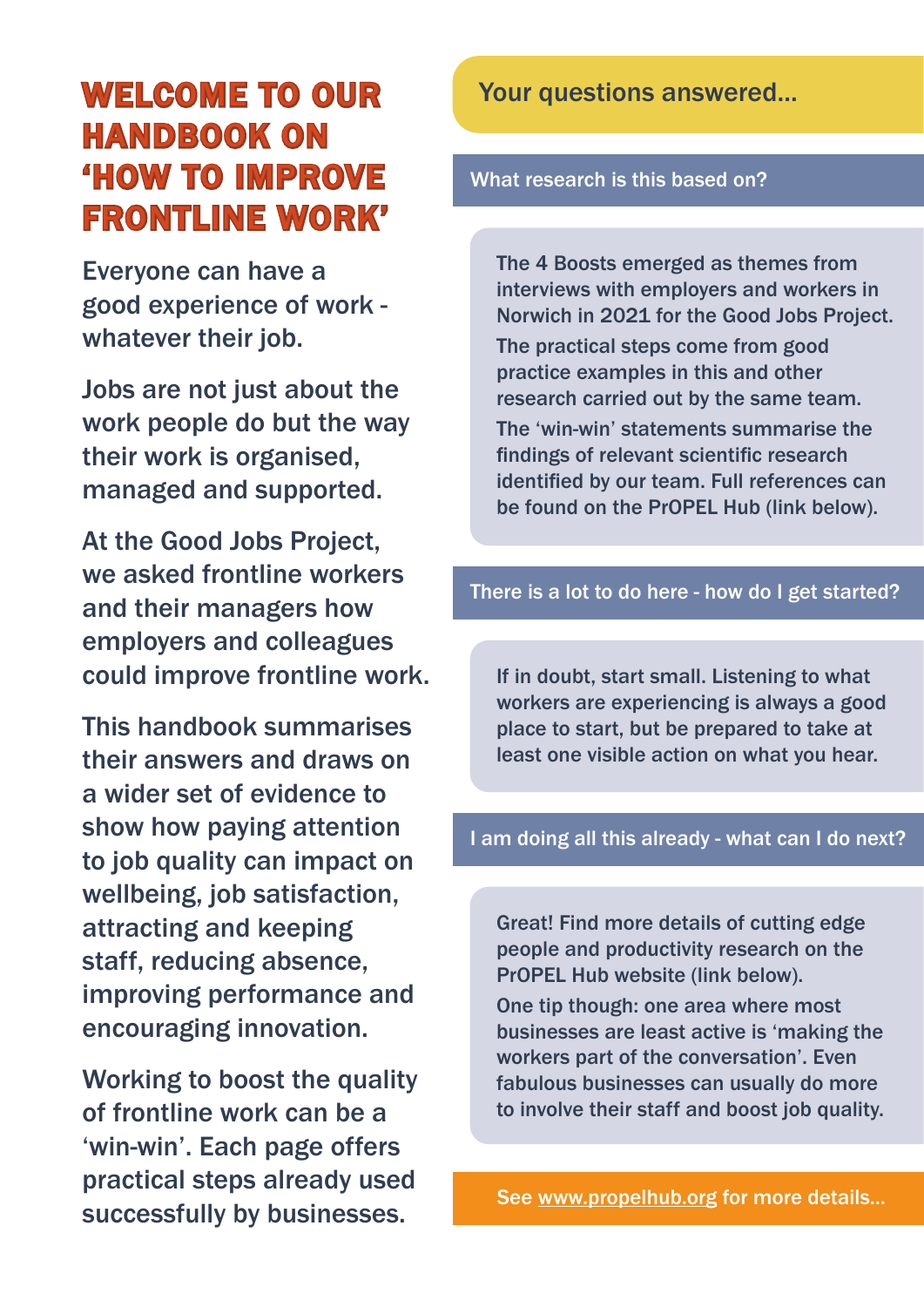

Give frontline workers the time, support and flexibility they need to be able to connect with customers and feel pride in their work

## WHAT CAN EMPLOYERS DO?

- Avoid scripts. Discuss principles for good service instead.
- Check staff ratios and workloads to see if they allow workers flexibility in how they connect with customers.
- Listen to workers on how to use their skills.

#### What workers say when this is not going well...

*"we're now just even beyond the skeleton crew and yet somehow just expected to continue. I say all this knowing that businesses have a profit to make and there is the reality of money, but it is always staffing that goes first."*

*"even if you've been on your feet for some hours and you've been running about and busy ... you go home thinking I've helped to make people have a happy experience. And I think that helps to make us have a happy time as well!"*

What workers say when this is going well...

## WHY IS TAKING ACTION ON THIS A WIN-WIN?

Workers and customers find genuine social contact important. Meaningful work is linked to better job and life satisfaction. Improving the customer experience can bring business gains.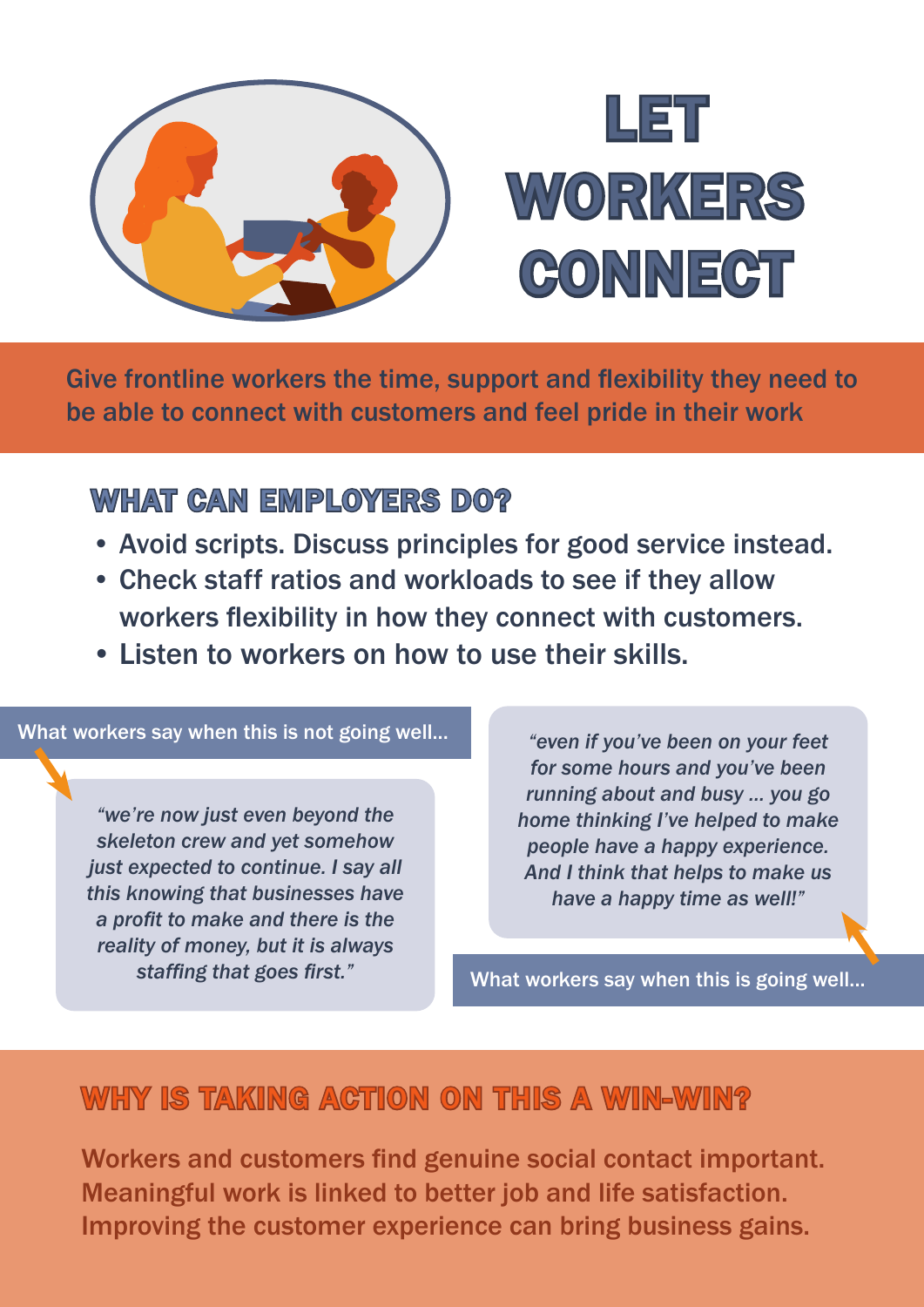

Get to know workers and show care for their personal and worklife needs and goals, e.g. around childcare, working hours or learning

## WHAT CAN EMPLOYERS DO?

- Spend time 1-to-1 with staff and explore reasonable options for offering them flexibility and support
- Offer working hours as predictably as possible in advance

#### What workers say when this is not going well...

*"you only get one or two days off every two weeks, which is just not enough to be living a life. The vast majority of people are not full time as a result... There's no benefit to [full-time], other than the money, but you know, that's kind of small."*

*"they were really good. They were willing and able to give you the most flexible hours imaginable. As long as someone was in the shop, it didn't matter... their business supported the flexibility that real human beings needed."*

What workers say when this is going well...

## WHY IS TAKING ACTION ON THIS A WIN-WIN?

Flexible work schedules improve quality of work life and worker commitment. Managers play a critical role in promoting individual learning and learning for business improvement.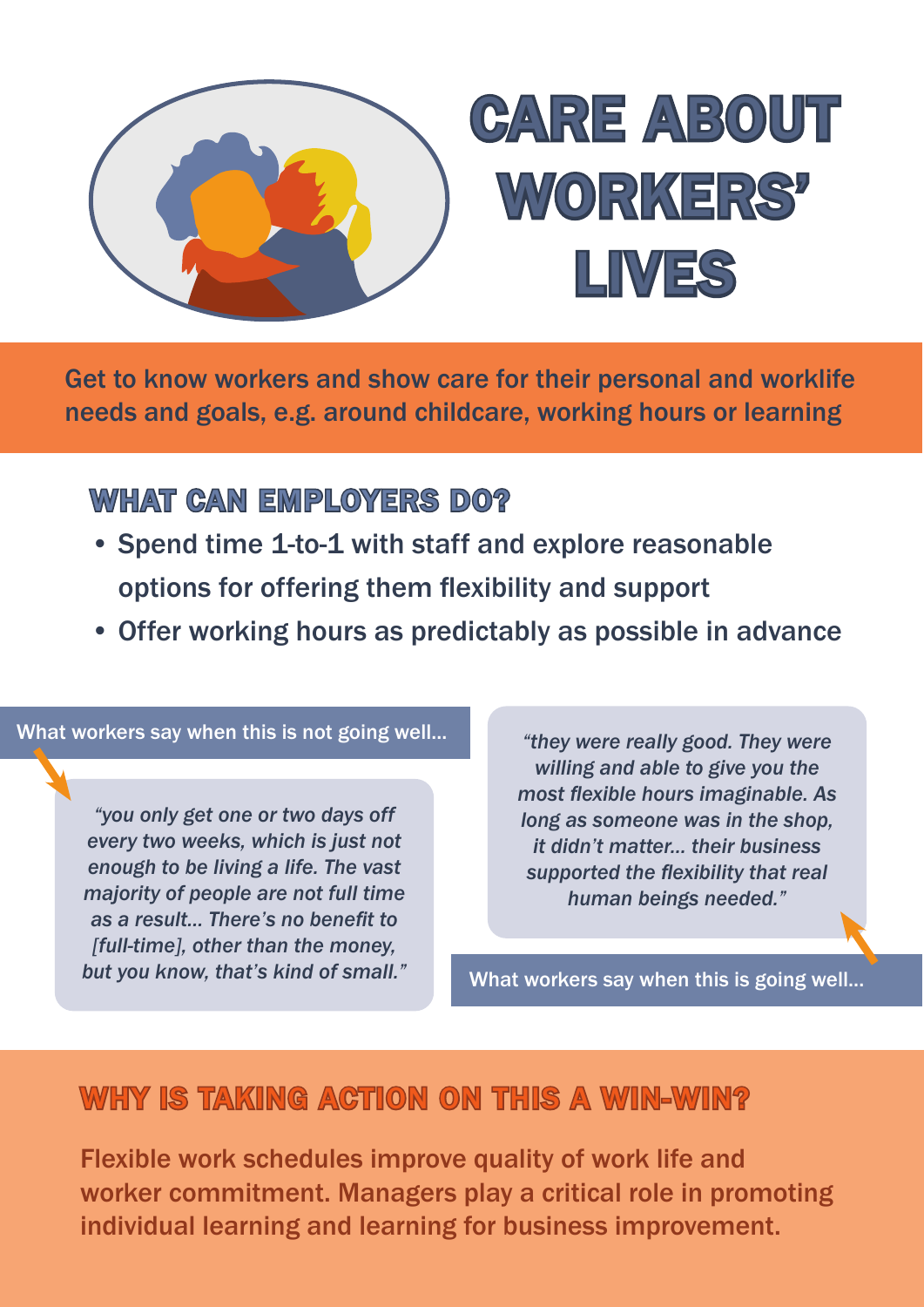

Working with the public will sometimes involve difficult situations Ensure workers feel safe, trained and supported to deal with them

## WHAT CAN EMPLOYERS DO?

- Give early and ongoing training (formal or on-the-job)
- Offer colleague and manager support
- Treat incidents as learning opportunities

#### What workers say when this is not going well...

*"it can be difficult to resolve issues in a way that's actually meaningful or comfortable for you or for them. There is this looming fear that everything will escalate and things can get quite seriously bad for you, because there isn't that support."*

*"bad behaviour towards staff increased. I worked a lot to try and create some perspective around those kind of events. And when that happens how you can steer away ... and try to stay focused, and not taking things personally."*

What workers say when this is going well...

## WHY IS TAKING ACTION ON THIS A WIN-WIN?

Constantly hiding emotions in response to rude customers can cause stress, leading to mental and physical health problems. Avoiding emotional exhaustion leads to better service.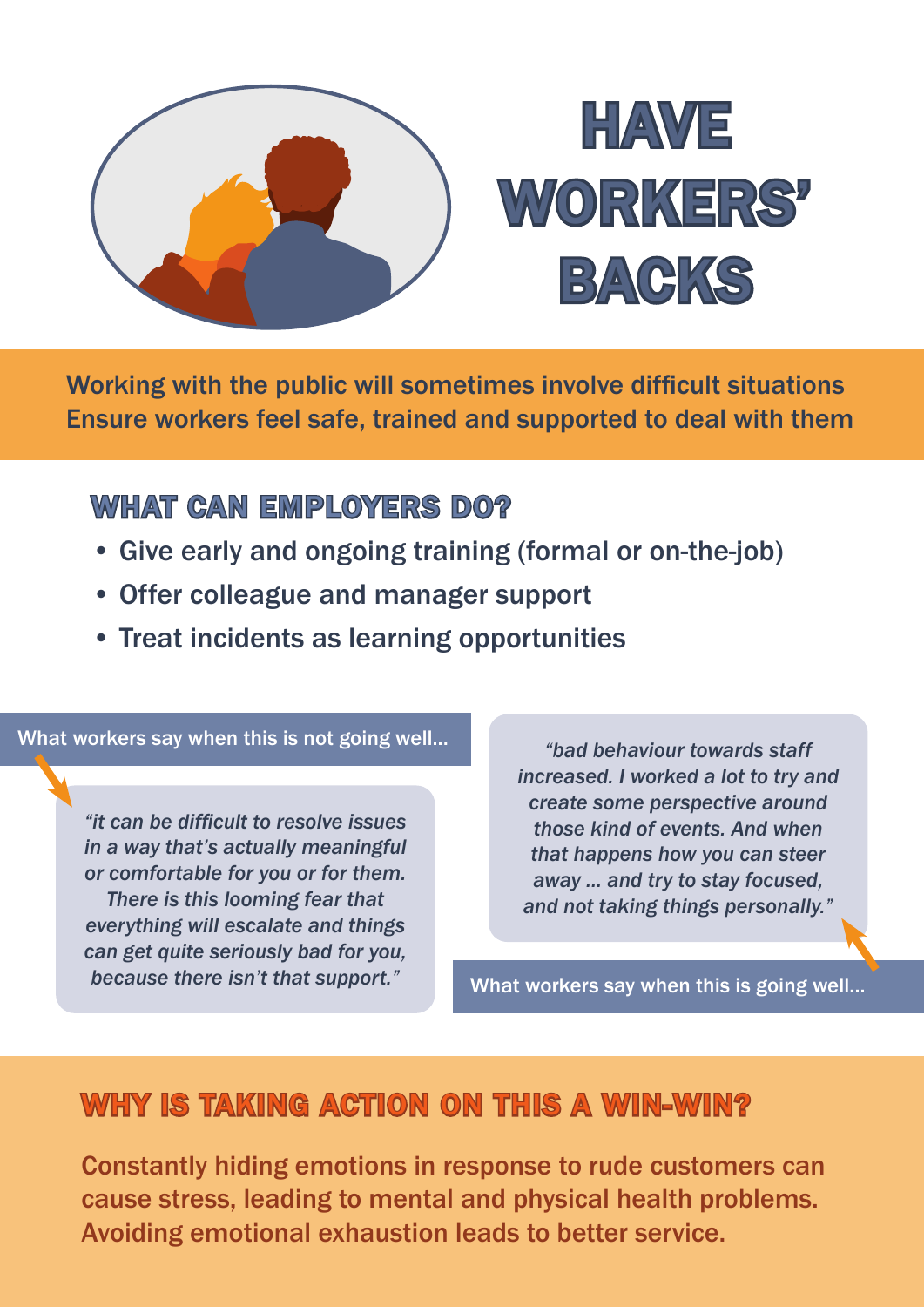

Involve workers in discussing decisions that could impact their lives, making sure managers are always open and approachable

## WHAT CAN EMPLOYERS DO?

- Make time to discuss decisions and how business is going
- Always act on feedback (or explain clearly why you can not) to avoid cynicism about 'lip service' consultation

What workers say when this is not going well...

*"it's very much the management and then the [frontline workers]. The management don't ever come [to site], they don't spend any time with us. We don't get an opportunity to feedback about what's working and what isn't."*

*"another amazing thing that our business does, and my boss does, is to, as much as possible, involve us in all decisions, in loads of different things. With the kind of not secret knowledge that many heads make light work."*

What workers say when this is going well...

## WHY IS TAKING ACTION ON THIS A WIN-WIN?

Being genuinely heard can reduce worker stress. It also supports business improvement, because workers can draw on their unique frontline insight to suggest new ways of working.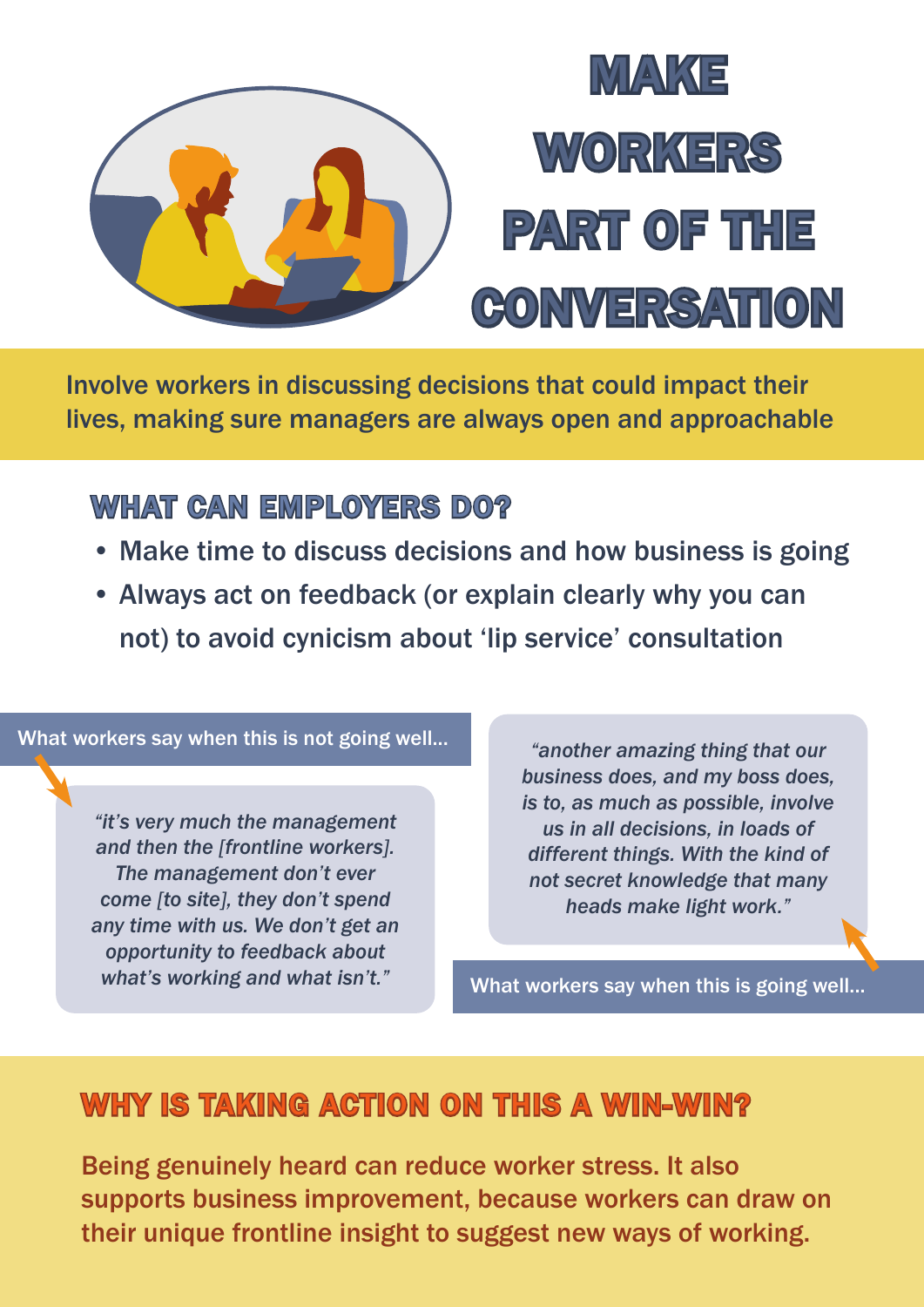

Respect encompasses civility, fair pay, reasonable workload and safe working conditions: the necessary foundation for good work

## WHAT CAN EMPLOYERS DO?

• Many businesses want to show they value their workers. Focusing on getting relationships and working conditions right shows respect for the worker every day.

#### What workers say when this is not going well...

*"I think we are devalued all round and I think that's a real shame, because some of the nicest people I've ever met work for X and it's just kind of a bit sad. They're leaving because they don't feel like they are valued at all."*

*"we're an asset based organisation, which is a posh phrase which basically means that we concentrate on the positives in everybody and everything, you know, the stuff that people can do."* 

What workers say when this is going well...

## WHY IS TAKING ACTION ON THIS A WIN-WIN?

Being treated with a lack of respect has been linked with dissatisfaction at work and employee turnover, which can lead to lost revenue and lower profitability for businesses.